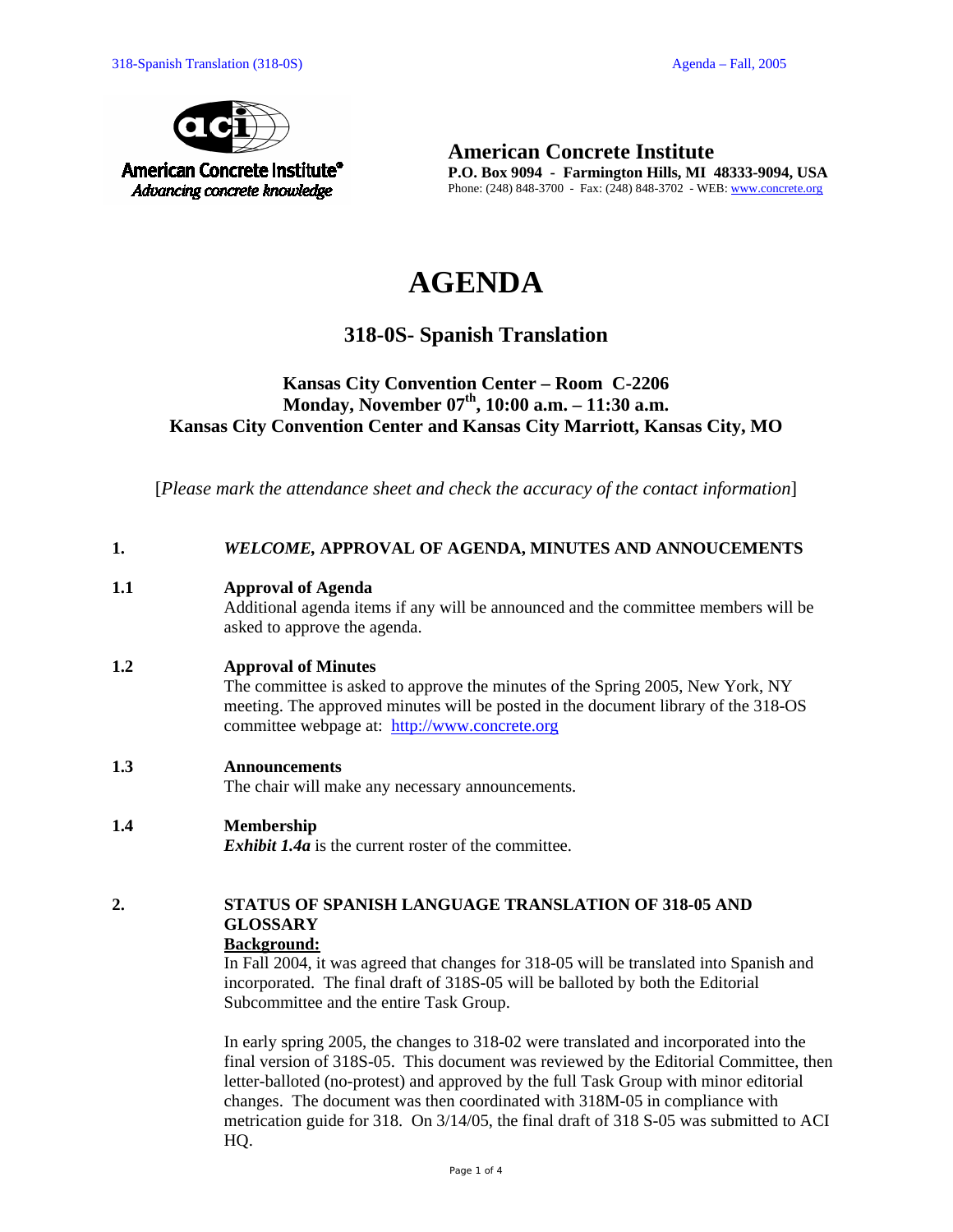**REPORT:** ACI 318-05 was published in July 2005.

Complimentary copies of ACI 318S-05 will be given to the participants of the Third International Workshop-Structural Concrete in the Americas, November 04-05, 2005, Kansas City, MO.

**ACTION:** Luis Garcia to update the committee.

### **2.1 DISSEMINATION OF ACI 318S-05 Background:**

In Spring 2005, the committee discussed various ways of dissemination of ACI 318S-05. This included:

- $\triangleright$  Seminars in South American countries.
- $\triangleright$  Making 318S-05 available to the code writing bodies in South America
- $\triangleright$  ACI entering into an agreement with individual South American countries or Group of countries for printing and sale in South America.

The committee discussed various ways of enhancing the English/Spanish glossary. This included:

- $\triangleright$  Using the existing glossary to develop a more comprehensive glossary of terms used in concrete technology.
- $\triangleright$  Requesting countries in South America to provide suggested terms commonly used in their respective countries.

The committee discussed various ways for minimizing the exceptions to ACI 318S-05 in various countries of South America. This included:

- $\triangleright$  A procedure for feeding back the exceptions/amendments for each country back to the ACI 318 for consideration.
- $\triangleright$  The coordination of this could be handled by 318L.

The committee discussed new work items that included:

- ¾ Maintenance of ACI 318S
- ¾ Spanish Translation of documents that support ACI 318.
- $\triangleright$  A task group to be established to identify the first set of documents to be translated.
- **REPORT:** The following Associations were identified for signing a Memorandum of Understanding (MOU) for production and sale of ACI 318S-05 in South America.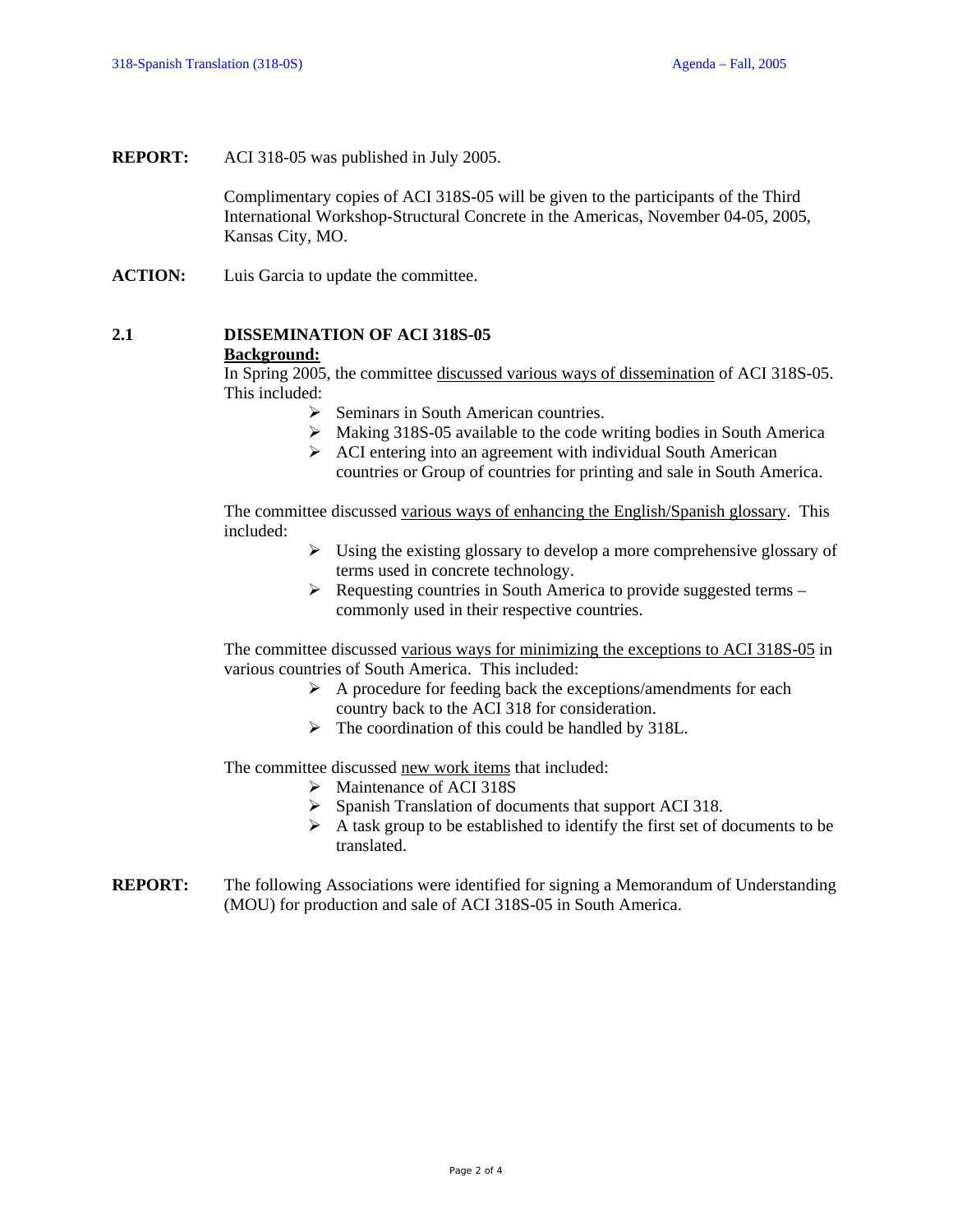|                |                                                                                                                    | Country    | <b>Contact</b>    |                     |
|----------------|--------------------------------------------------------------------------------------------------------------------|------------|-------------------|---------------------|
| No.            | <b>Association</b>                                                                                                 |            | <b>First Name</b> | <b>Last Name</b>    |
| 1              | Instituto del Cemento y del<br>Hormigón de Chile (ICH)                                                             | Chile      | Juan Pablo        | Covarrubias         |
| 2              | Asociación Colombiana de<br>Ingeniería Sismica (AIS) Colombian<br><b>Association for Earthquake</b><br>Engineering | Colombia   | Jorge             | Segura              |
| 3              | <b>ACI</b> Costa Rica Chapter                                                                                      | Costa Rica | Guillermo         | Santana             |
| $\overline{4}$ | Instituto Mexicano del cemento y del<br>Concrete (IMCYC)                                                           | Mexico     | Jorge             | Sánchez<br>Laparade |
| 5              | <b>ACI</b> Peru Chapter                                                                                            | Peru       | Enrique           | Pasquel             |

As of 10/1/05, ACI has signed an MOU with IMCYC (Mexico) and ACI Peru Chapter (Peru). Copies of ACI 318S-05 produced by IMCYC are available for purchase.

ACTION: Ken Bondy to update the committee.

### **3. NEXT MEETING**

The next meeting is scheduled for March 2006, Westin, Hilton & Charlotte Convention Center, Charlotte, NC

### **4. ADJOURNMENT**

Enclosures: *Exhibit 1.4a* Roster of 318-0S

SHA/Jej<br>September 29, 2004

G:\Engineering\318\318-S\318-S-agendas\2005 Fall -KC\Agenda-w-Ex-318-0S-KC-Fall 2005.doc